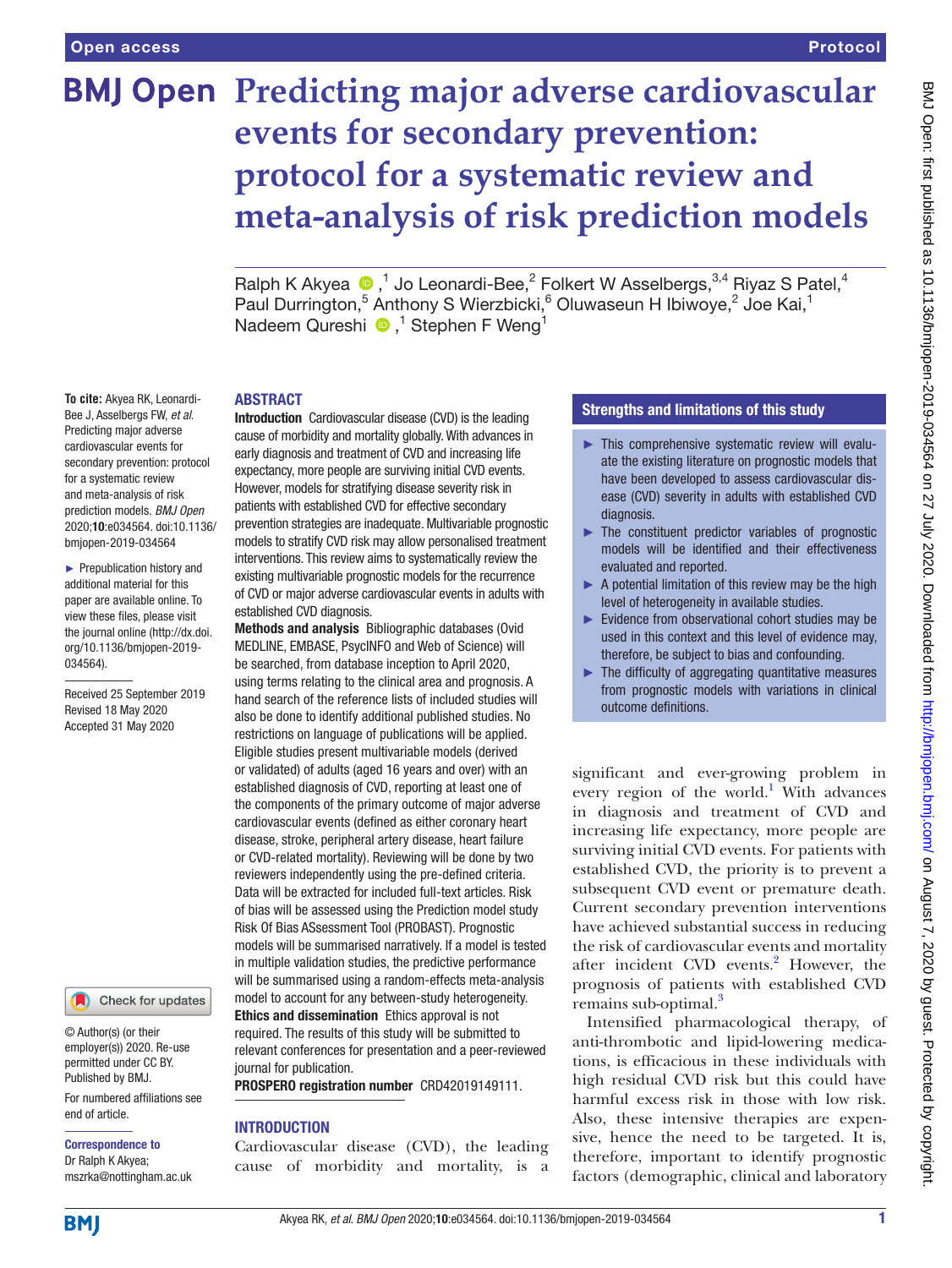characteristics of patients) associated with an increased risk of CVD recurrence or occurrence of a major adverse cardiovascular event (MACE). MACE, an endpoint frequently used in cardiovascular research, remains the major cause of morbidity and mortality in patients living with CVD,<sup>[4](#page-3-3)</sup> hence the most relevant outcome in secondary prevention. MACE is frequently defined as a composite of non-fatal stroke, non-fatal myocardial infarction or cardiovascular death, $5/6$  and occasionally expanded to include heart failure, coronary revascularisation and ischaemic cardiovascular events.<sup>7</sup>

Prognostic factors when combined in a prognostic model are generally useful in identifying groups of patients at highest risk of disease occurrence/recurrence (CVD recurrence or MACE outcomes) and, thus, inform preventive interventions, patient counselling, clinical guidelines and policies.<sup>8</sup> Though there has been a significant focus on prognostic models aimed at primary prevention in the general population, $910$  there has been less progress in developing prognostic models for stratifying CVD severity in patients who already have had an initial CVD event.

We aim to systematically review all the evidence for current prognostic models for stratifying CVD severity based on CVD recurrence or occurrence of a major adverse cardiovascular event in individuals with an established CVD diagnosis. The findings of this review could inform clinical practice and patient care by identifying patient characteristics of consistent prognostic value when adjusted for other prognostic factors and by summarising the current prognostic models and their predictive performance.

### Research aims

This review aims to identify and summarise studies of any design evaluating prognostic models (and clinical decision rules based on such models) that use multiple prognostic factors in combination to predict CVD recurrence or occurrence of major adverse cardiovascular events in patients with an established CVD for secondary prevention.

### **METHODS**

This systematic review and meta-analysis is being conducted using the methodology recommended for systematic review and meta-analysis of prediction models<sup>11</sup> and Critical Appraisal and Data Extraction for Systematic Reviews of Prediction Modelling Studies: the CHARMS checklist.<sup>12</sup> This review will be reported according to the Preferred Reporting Items for System-atic Reviews and Meta-Analyses checklist.<sup>[13](#page-3-10)</sup>The review is registered in the International Prospective Register of Systematic Reviews (PROSPERO): CRD42019149111 and all subsequent updates to the review will be registered here.

# Selection criteria

# Study design

This review will include multivariable prognostic prediction studies that meet the following criteria:

- 1. Published as an original research article (that developed, compared or validated a multivariable prognostic model or clinical prediction rule) in a peer-reviewed journal.
- 2. Used comparative study designs including clinical trials, cohort, case-control and cross-sectional studies.

Studies will be excluded if they were published as conference proceedings, dissertations, case-reports, caseseries, reviews, editorials, expert opinions or consensus paper abstracts only.

# Patient group

Adults, 16 years and above, with an established diagnosis of CVD (where CVD is defined as a documented clinical diagnosis of arterial occlusive events, including coronary artery disease, cerebrovascular artery disease and peripheral artery disease (PAD)).<sup>14 15</sup>

# Setting

Studies in any setting will be included.

# Potential prognostic models

Studies must report a prognostic model (derived, validated, or both) using multiple prognostic risk factors in combination to predict CVD recurrence or occurrence of major adverse cardiovascular events in adults with an established CVD diagnosis.

### Primary and secondary outcomes

Major adverse cardiovascular event is the primary outcome and is defined as a record/diagnosis of either coronary artery disease (including myocardial infarction, coronary artery bypass grafting and percutaneous coronary intervention); stroke (including carotid endarterectomy); peripheral arterial disease (including PAD-related complications such as gangrene, amputation); heart failure or CVD-related mortality. The included studies for this review should report results for at least one of the components of the MACE primary outcome.

Secondary outcomes of interest for this review include all-cause mortality, adverse effects related to the management of CVD, health-related quality of life and CVDrelated medical encounters (contact with primary care, hospitalisation and referral activities).

# Search strategies

The following databases will be searched: Ovid MEDLINE (R) (1946–present), EMBASE (1883–present), PsycINFO (1860–present) and Web of Science (1998–present) for articles published in peer-reviewed journals. The search terms are presented in [online supplementary file](https://dx.doi.org/10.1136/bmjopen-2019-034564) [appendix 1](https://dx.doi.org/10.1136/bmjopen-2019-034564) and covers expressions for CVD, risk scores and predictive performance assessment. Hand searches of the reference lists and citation tracking for all relevant identified papers will be carried out for additional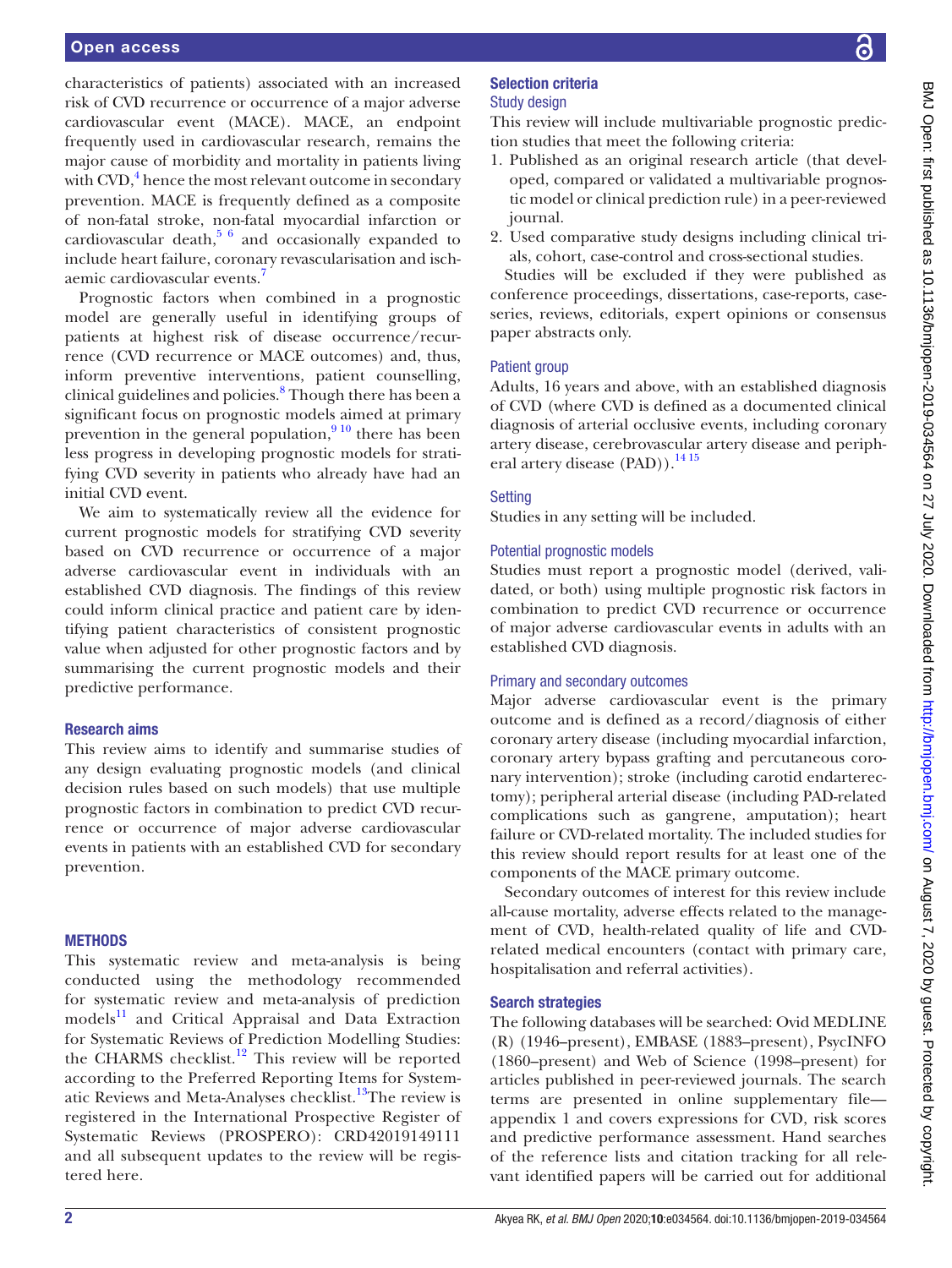studies that fulfil the aforementioned inclusion criteria. No language restrictions will be applied, and translations will be sought where necessary.

# Selection of studies

Following searches, the duplicated articles will be removed. Two independent reviewers (RKA and SW) will screen the titles and abstracts of all identified studies. Fulltext articles of potentially eligible studies will be retrieved and reviewed independently by two members of the study team (RKA and SW). Any disagreements will be resolved by discussion or, if necessary, by consulting a third review author  $(NQ/K)$  to reach consensus. Studies that fulfil the pre-defined criteria will be included.

# Data extraction and management

Data extraction will be conducted independently by two members of the study team using a standardised and piloted data extraction form for all included studies. The domains for the data extraction form, [online supplemen](https://dx.doi.org/10.1136/bmjopen-2019-034564)[tary file—appendix 2,](https://dx.doi.org/10.1136/bmjopen-2019-034564) are informed by the CHARMS checklist.<sup>12</sup> Each data element will be compared between the primary and secondary reviewers, and any discrepancies will be resolved by discussion, or by adjudication by a third reviewer.

# Risk of bias assessment

Two members of the team will independently assess the risk of bias of the included studies using the Prediction model study Risk Of Bias ASsessment Tool (PROBAST).<sup>16</sup> PROBAST assesses both the risk of bias and concerns regarding the applicability of a study that evaluates a multivariable diagnostic or prognostic prediction model. All four domains (ie, participants, predictors, outcome and analysis) of PROBAST will be used to assess the risk of bias. Any discrepancies will be resolved by discussion or by adjudication by a third reviewer.

# Evidence synthesis

A narrative synthesis approach will initially be used to systematically describe the characteristics and quantitative data from the included studies. Study follow-up periods for the primary outcome(s) of  $\leq$ 1 year will be categorised as 'short', 1–5 years as 'medium', and above 5 years as 'long-term'.

# Meta-analysis

In articles examining the performance of the same prediction model on various outcomes or multiple time points, we will pool rescaled measures of the predictive performance of the models with similar outcomes using a random-effects meta-analysis using restricted maximum likelihood estimation and applying the Hartung-Knapp-Siddik-Jonkman confidence intervals derivation. Ninety-five per cent (95%) prediction intervals will also be estimated, where possible. Predictive performance of the model will be based on discrimination (such as the c-statistic for binary outcome models, D-statistics for survival outcome models or area under the curve,  $R^2$  statistic, Brier score, sensitivity and specificity or positive and negative predictive values), calibration (total observed events : expected events (O:E) ratio, goodness of fit statistics (such as the Hosmer-Lemeshow goodness of fit test)) and risk reclassification. C-statistics >0.75and total O:E ratios between 0.8 and 1.2 will be deemed to be of good performance.<sup>11</sup> Additionally, where possible, we will perform multivariate meta-analysis models to jointly synthesis measures of discrimination and calibration. Heterogeneity between studies will be estimated using the  $I^2$  statistic for univariate meta-analysis models.

Sensitivity analysis will be done to assess the robustness of the results by excluding studies with a high or unclear risk of bias. We aim to carry out sub-group analyses to explore heterogeneity between studies. If possible, the sub-group analysis will be based on:

- 1. Index CVD type coronary heart disease, stroke and PAD.
- 2. Risk factors modifiable and non-modifiable factors.
- 3. Outcomes primary outcomes (morbidity, mortality).
- 4. Follow-up duration.
- 5. Region based on the Organisation for Economic Co-operation and Development classification—that is, low/middle-income and high-income countries.

*p*-values of 0.05 or lower will be considered to be statistically significant.

# Patient and public involvement

Patients and the public were not involved in the design and conception of this study.

# Ethics and dissemination

Ethical approval and patient informed consent are not necessary because all data will be obtained from previously published studies. We aim to publish our results in a general medical or cardiology peer-reviewed journal to ensure the findings reach a wide readership. We also plan on presenting findings at relevant international conferences.

# **DISCUSSION**

There have been numerous reviews focussing on primary prevention of  $CVD$ .<sup>17 18</sup> To the best of our knowledge, this will be the first systematic review to evaluate existing evidence regarding prognostic models aimed at stratifying CVD severity for secondary prevention. The findings of this review will contribute to the existing literature by identifying the current and most effective prognostic model(s), based on measures of predictive accuracy such as c-statistics, $10$  to stratify CVD severity. This will be a significant step towards informing the clinical management of patients with established CVD diagnosis.

This review will also provide an evidence base for the development and validation of future prognostic model(s) to stratify CVD risk severity in patients with an established CVD diagnosis. Prognostic factors found to have important and consistent prognostic value will be included in a related study that aims to develop and validate a risk stratification